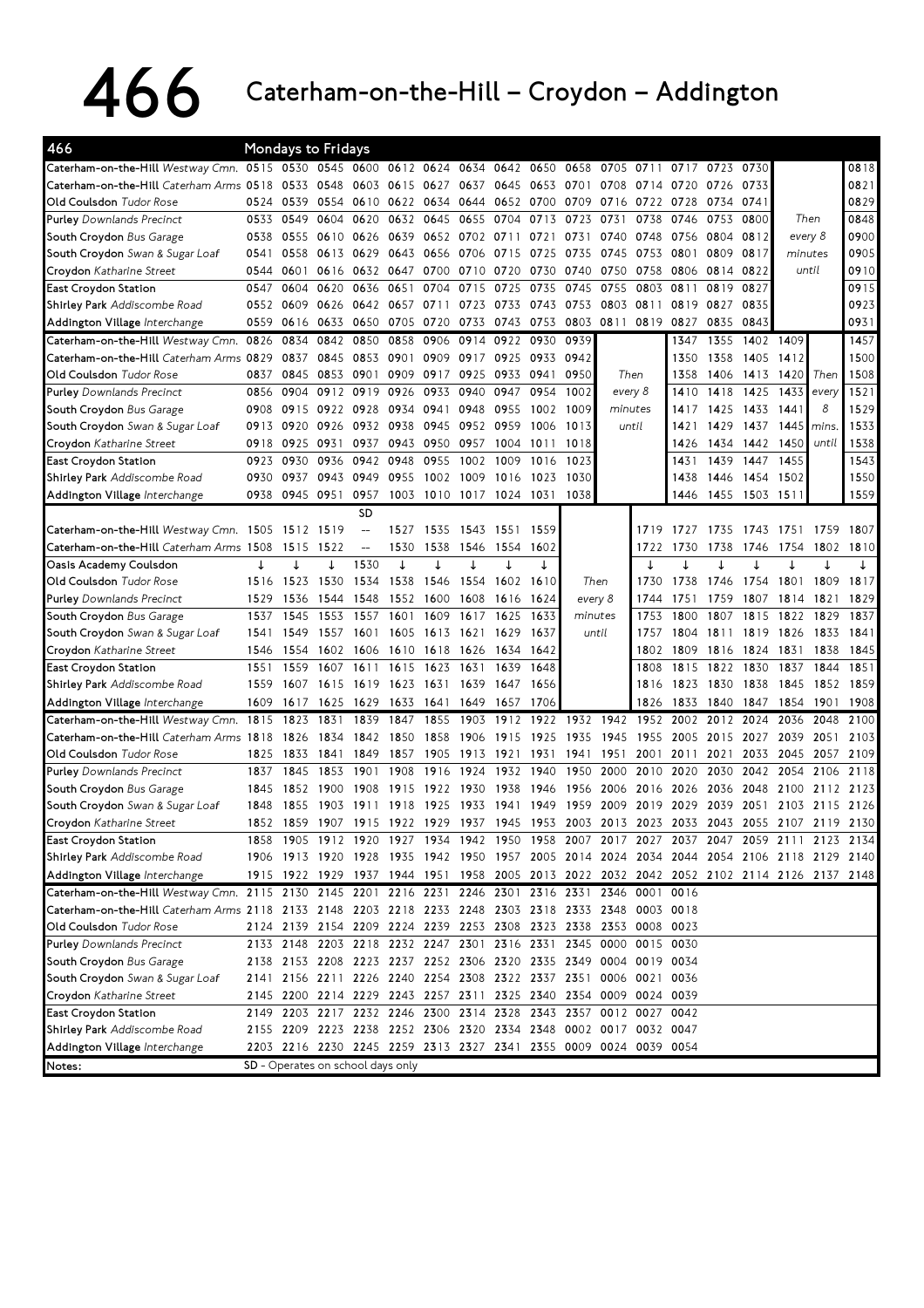| 466                                                                                                                |           |           | Saturdays (also Good Friday) |         |                |           |                     |                                                                                 |           |                               |      |      |      |      |                     |                                                                                           |      |                |
|--------------------------------------------------------------------------------------------------------------------|-----------|-----------|------------------------------|---------|----------------|-----------|---------------------|---------------------------------------------------------------------------------|-----------|-------------------------------|------|------|------|------|---------------------|-------------------------------------------------------------------------------------------|------|----------------|
| Caterham-on-the-Hill Westway Cmn. 0515 0530                                                                        |           |           | 0545 0600                    |         |                |           | 0612 0624 0636 0648 |                                                                                 | 0700      | 0710 0720                     |      | 0730 | 0740 | 0750 | 0800                | 0808                                                                                      | 0816 | 0824           |
| Caterham-on-the-Hill Caterham Arms 0517                                                                            |           | 0532 0547 |                              | 0602    | 0614 0626 0639 |           |                     | 0651                                                                            | 0703      | 0713                          | 0723 | 0733 | 0743 | 0753 | 0803 0811           |                                                                                           | 0819 | 0827           |
| Old Coulsdon <i>Tudor Rose</i>                                                                                     | 0522      | 0537      | 0552                         | 0608    | 0620           |           | 0632 0645           | 0657                                                                            | 0709      | 0719                          | 0730 | 0740 | 0750 | 0800 |                     | 0810 0818                                                                                 | 0826 | 0834           |
| <b>Purley</b> Downlands Precinct                                                                                   | 0530      | 0545      | 0600                         | 0616    | 0628           | 0641      | 0654                | 0706                                                                            | 0718      | 0728                          | 0739 | 0749 | 0759 | 0809 | 0820                | 0828                                                                                      | 0836 | 0844           |
| South Croydon Bus Garage                                                                                           | 0535      | 0550      | 0605 0621                    |         | 0633           | 0646      | 0659                | 0711                                                                            | 0723      | 0733                          | 0744 | 0754 | 0804 | 0815 | 0826                | 0834                                                                                      | 0842 | 0850           |
| <b>South Croydon</b> Swan & Sugar Loaf                                                                             | 0537      | 0552      | 0607                         | 0623    | 0636           | 0649      | 0702                | 0714                                                                            | 0726      | 0736                          | 0747 | 0757 | 0807 | 0818 | 0829                | 0837                                                                                      | 0845 | 0853           |
| Croydon Katharine Street                                                                                           | 0540      | 0555      | 0610 0626                    |         | 0639           | 0652      | 0705                | 0717                                                                            | 0729      | 0739                          | 0750 | 0800 | 0811 | 0822 | 0833                | 0841                                                                                      | 0849 | 0857           |
| East Croydon Station                                                                                               | 0543      | 0558      | 0613                         | 0629    | 0642           | 0655      | 0708                | 0720                                                                            | 0732      | 0742                          | 0753 | 0804 | 0815 | 0826 | 0837                | 0845                                                                                      | 0853 | 0901           |
| Sh <b>irley Park</b> Addiscombe Road                                                                               | 0548      | 0603      | 0618 0634                    |         | 0647           | 0700      | 0713                | 0725                                                                            | 0737      | 0748                          | 0759 | 0810 | 0821 | 0832 | 0843                | 0851                                                                                      | 0859 | 0907           |
| Addington Village <i>Interchange</i>                                                                               | 0555      | 0610      | 0625 0641                    |         | 0654           | 0707      | 0720                | 0732                                                                            | 0744      | 0755                          | 0806 | 0817 | 0828 | 0839 | 0850                | 0858                                                                                      | 0906 | 0914           |
| Caterham-on-the-Hill Westway Cmn.                                                                                  | 0831      | 0838      | 0845                         | 0853    | 0900           |           |                     | 0948                                                                            | 0955      | 1002                          | 1009 | 1017 | 1024 | 1032 | 1039                | 1047                                                                                      | 1055 | 1103           |
| Caterham-on-the-Hill Caterham Arms 0834                                                                            |           | 0841      | 0848                         | 0856    | 0903           |           |                     | 0951                                                                            | 0958      | 1005                          | 1012 | 1020 | 1027 | 1035 | 1042                | 1050                                                                                      | 1058 | 1106           |
| Old Coulsdon <i>Tudor Rose</i>                                                                                     | 0841      | 0848      | 0855                         | 0903    | 0910           |           |                     | 0958                                                                            | 1005      | 1013                          | 1020 | 1028 | 1035 | 1043 | 1050                | 1058                                                                                      | 1106 | 1114           |
| <b>Purley</b> Downlands Precinct                                                                                   | 0851      | 0859      | 0906 0914                    |         | 0921           |           | Then                | 1009                                                                            | 1017      | 1025                          | 1033 | 1041 | 1048 | 1056 | 1103                | 1111                                                                                      | 1119 | 1127           |
| South Croydon Bus Garage                                                                                           | 0857      | 0905      | 0913 0921                    |         | 0928           |           | every 8             | 1016                                                                            | 1024      | 1032                          | 1040 | 1048 | 1056 | 1104 | 1111                | -11<br>-19                                                                                | 1127 | 1135           |
| <b>South Croydon</b> Swan & Sugar Loaf                                                                             | 0901      | 0909      | 0917                         | 0925    | 0932           | minutes   |                     | 1020                                                                            | 1028      | 1036                          | 1044 | 1052 | 1100 | 1108 | 1115                | 1123                                                                                      | 1131 | 1139           |
| Croydon Katharine Street                                                                                           | 0905      | 0913      | 0921                         | 0929    | 0936           |           | until               | 1024                                                                            | 1032      | 1040                          | 1048 | 1056 | 1104 | 1112 | 1120                | 1128                                                                                      | 1136 | 1144           |
| East Croydon Station                                                                                               | 0909      | 0917      | 0925                         | 0933    | 0940           |           |                     | 1028                                                                            | 1036      | 1044                          | 1052 | 1100 | 1108 | 1116 | 1124                | 1132                                                                                      | 1140 | 1148           |
| Shirley Park Addiscombe Road                                                                                       | 0915      | 0923      | 0931                         | 0939    | 0947           |           |                     | 1035                                                                            | 1043      | 1051                          | 1059 | 1107 | 1115 | 1123 | 1131                | 1139                                                                                      | 1147 | 1155           |
| Addington Village Interchange                                                                                      | 0922      | 0930      | 0938                         | 0947    | 0955           |           |                     | 1043                                                                            | 1051      | 1059                          | 1107 | 1115 | 1123 | 1131 | 1139                | 1147 1155                                                                                 |      | 1203           |
| Caterham-on-the-Hill Westway Cmn.                                                                                  | 1111      | 1119      | 1127                         |         |                | 1335      | 1343                | 1351                                                                            | 1400      | 1408                          | 1417 | 1425 | 1433 | 1441 | 1450                |                                                                                           |      | 1714           |
| Caterham-on-the-Hill Caterham Arms 1114                                                                            |           | 1122      | 1130                         |         |                | 1338      | 1346                | 1354                                                                            | 1403      | 1411                          | 1420 | 1428 | 1436 | 1444 | 1453                |                                                                                           |      | 1717           |
| Old Coulsdon <i>Tudor Rose</i>                                                                                     | 1122      | 1130      | 1138                         |         |                | 1346      | 1354                | 1402                                                                            | 1410      | 1418                          | 1427 | 1435 | 1443 | 1451 | 1500                |                                                                                           |      | 1724           |
| <b>Purley</b> Downlands Precinct                                                                                   | 1135      | 1143      | 1151                         | Then    |                | 1359      | 1407                | 1415                                                                            | 1423      | 1431                          | 1439 | 1447 | 1455 | 1503 | 1512                | Then                                                                                      |      | 1736           |
| South Croydon Bus Garage                                                                                           | 1143      | 1151      | 1200                         | every 8 |                | 1408      | 1415                | 1423                                                                            | 1431      | 1439                          | 1447 | 1455 | 1503 | 1511 | 1519                | every 8                                                                                   |      | 1743           |
| <b>South Croydon</b> Swan & Sugar Loaf                                                                             | 1147      | 1155      | 1204                         | minutes |                | 1412      | 1419                | 1427                                                                            | 1435      | 1443                          | 1451 | 1459 | 1507 | 1515 | 1523                | minutes                                                                                   |      | 1747           |
| Croydon Katharine Street                                                                                           | 1152      | 1200      | 1209                         | until   |                | 1417      | 1424                |                                                                                 | 1432 1440 | 1448                          | 1456 | 1504 | 1512 | 1520 | 1528                | until                                                                                     |      | 1752           |
| East Croydon Station                                                                                               | 1157      | 1205      | 1214                         |         |                | 1422      | 1429                | 1437                                                                            | 1445      | 1453                          | 1501 | 1509 | 1517 | 1525 | 1533                |                                                                                           |      | 1757           |
| Sh <b>irley Park</b> Addiscombe Road                                                                               | 1204      | 1212      | 1221                         |         |                | 1429      | 1436                | 1444                                                                            | 1452      | 1500                          | 1508 | 1516 | 1524 | 1532 | 1540                |                                                                                           |      | 1804           |
| Addington Village <i>Interchange</i>                                                                               | 1212 1220 |           | 1229                         |         |                | 1437      | 1444                | 1452                                                                            | 1500      | 1508                          | 1516 | 1524 | 1532 | 1540 | 1548                |                                                                                           |      | 1812           |
| Caterham-on-the-Hill Westway Cmn.                                                                                  | 1722      | 1730      | 1738                         | 1746    | 1754           | 1802      | 1810                | 1820                                                                            | 1830      | 1840                          | 1850 | 1901 | 1913 | 1925 | 1937                | 1949                                                                                      | 2001 | 2014           |
| <b>Caterham-on-the-Hill</b> Caterham Arms 1725                                                                     |           | 1733      | 1741                         | 1749    | 1757           | 1805      | 1813                | 1823                                                                            | 1833      | 1843                          | 1853 | 1904 | 1916 | 1928 | 1940                | 1952                                                                                      | 2004 | 2017           |
| Old Coulsdon <i>Tudor Rose</i>                                                                                     | 1732      | 1740      | 1748                         | 1756    | 1804           | 1812      | 1820                | 1830                                                                            | 1840      | 1850                          | 1900 | 1911 | 1923 | 1935 | 1947                | 1959                                                                                      | 2011 | 2023           |
| <b>Purley</b> Downlands Precinct                                                                                   | 1743      | 1751      | 1759                         | 1807    | 1815           | 1823      | 1831                | 1841                                                                            | 1851      | 1901                          | 1911 | 1922 | 1933 | 1945 | 1957                | 2009                                                                                      | 2020 | 2032           |
| South Croydon Bus Garage                                                                                           | 1750      | 1758      | 1806                         | 1814    | 1821           | 1829      | 1837                | 1847                                                                            | 1857      | 1907                          | 1917 | 1928 | 1939 | 1951 | 2003                | 2015                                                                                      | 2026 | 2038           |
| <b>South Croydon</b> Swan & Sugar Loaf                                                                             | 1754      | 1802      | 1810                         | 1817    | 1824           | 1832      | 1840                | 1850                                                                            | 1900      | 1910                          | 1920 | 1931 | 1942 | 1954 | 2006                | 2018                                                                                      | 2029 | 2041           |
| Croydon Katharine Street                                                                                           | 1759      | 1807      | 1815                         | 1822    | 1829           | 1837      | 1845                | 1855                                                                            | 1905      | 1915                          | 1925 | 1935 | 1946 | 1958 | 2010                | 2022                                                                                      | 2033 | 2045           |
| East Croydon Station                                                                                               | 1804      | 1812      | 1820                         | 1827    | 1834           | 1842      | 1850                | 1900                                                                            | 19<br>10  | 1920                          | 1930 | 1940 | 1951 | 2003 | 2015                | 2026                                                                                      | 2037 | 2049           |
| Sh <b>irley Park</b> Addiscombe Road                                                                               | 1811      | 1819      | 1827                         | 1834    | 1841           | 1849 1857 |                     |                                                                                 |           | 1907 1917 1927 1937 1947 1958 |      |      |      |      | 2010 2021           |                                                                                           |      | 2032 2043 2055 |
| Addington Village <i>Interchange</i>                                                                               |           |           |                              |         |                |           |                     |                                                                                 |           |                               |      |      |      |      |                     | 1819 1827 1835 1842 1849 1857 1905 1915 1925 1935 1945 1955 2006 2018 2029 2040 2051 2103 |      |                |
| Caterham-on-the-Hill Westway Cmn. 2029 2044 2059 2114 2130 2145 2200 2215 2230 2246 2301 2316 2331 2346 0001 0016  |           |           |                              |         |                |           |                     |                                                                                 |           |                               |      |      |      |      |                     |                                                                                           |      |                |
| Caterham-on-the-Hill Caterham Arms 2032 2047 2102 2117 2133 2148 2202 2217 2232 2248 2303 2318 2333 2348 0003 0018 |           |           |                              |         |                |           |                     |                                                                                 |           |                               |      |      |      |      |                     |                                                                                           |      |                |
| Old Coulsdon <i>Tudor Rose</i>                                                                                     |           |           |                              |         |                |           |                     | 2038 2053 2108 2123 2139 2154 2208 2223 2237 2253 2308 2323 2338 2353 0008 0023 |           |                               |      |      |      |      |                     |                                                                                           |      |                |
| Purley Downlands Precinct                                                                                          |           |           |                              |         |                |           |                     | 2047 2102 2117 2132 2148 2203 2217 2231 2245 2301 2316 2331                     |           |                               |      |      |      |      | 2345 0000 0015 0030 |                                                                                           |      |                |
| South Croydon Bus Garage                                                                                           |           |           |                              |         |                |           |                     | 2053 2108 2123 2138 2153 2208 2222 2236 2250 2306 2320 2335 2349 0004 0019 0034 |           |                               |      |      |      |      |                     |                                                                                           |      |                |
| <b>South Croydon</b> Swan & Sugar Loaf                                                                             |           |           |                              |         |                |           |                     | 2056 2111 2126 2141 2156 2211 2225 2238 2252 2308 2322 2337 2351 0006 0021 0036 |           |                               |      |      |      |      |                     |                                                                                           |      |                |
|                                                                                                                    |           |           |                              |         |                |           |                     |                                                                                 |           |                               |      |      |      |      |                     |                                                                                           |      |                |
| Croydon Katharine Street                                                                                           |           |           |                              |         |                |           |                     | 2100 2115 2130 2145 2200 2215 2229 2242 2256 2311 2325 2340 2354 0009 0024 0039 |           |                               |      |      |      |      |                     |                                                                                           |      |                |
| East Croydon Station                                                                                               |           |           |                              |         |                |           |                     | 2104 2119 2134 2149 2204 2218 2232 2245 2259 2314 2328 2343 2357 0012 0027 0042 |           |                               |      |      |      |      |                     |                                                                                           |      |                |
| Sh <b>irley Park</b> Addiscombe Road                                                                               |           |           |                              |         |                |           |                     | 2110 2125 2140 2155 2210 2224 2238 2251 2305 2320 2334 2348 0002 0017 0032 0047 |           |                               |      |      |      |      |                     |                                                                                           |      |                |
| Addington Village Interchange                                                                                      |           |           |                              |         |                |           |                     | 2117 2132 2147 2202 2217 2231 2245 2258 2312 2327 2341 2355 0009 0024 0039 0054 |           |                               |      |      |      |      |                     |                                                                                           |      |                |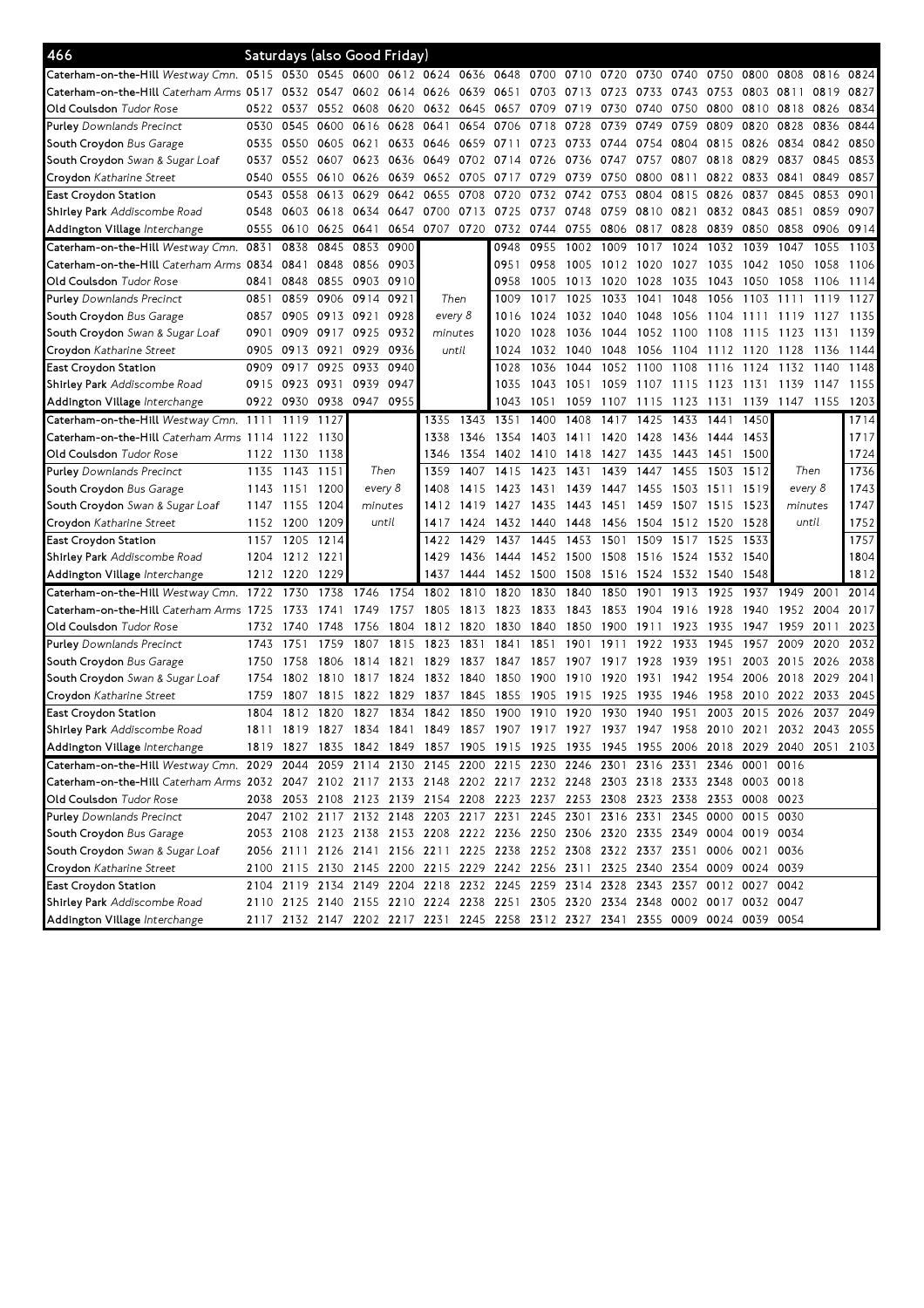| 466                                         |      | Sundays and other Public Holidays (except Christmas Day) |           |                          |      |                |           |           |           |                                              |      |          |           |      |           |           |      |      |
|---------------------------------------------|------|----------------------------------------------------------|-----------|--------------------------|------|----------------|-----------|-----------|-----------|----------------------------------------------|------|----------|-----------|------|-----------|-----------|------|------|
| Caterham-on-the-Hill Westway Cmn. 0515 0530 |      |                                                          |           | 0545 0600 0615 0630 0645 |      |                |           | 0700      | 0715      | 0730                                         | 0745 | 0800     | 0815      | 0830 | 0844      | 0858      | 0909 | 0921 |
| Caterham-on-the-Hill Caterham Arms 0517     |      | 0532 0547                                                |           | 0602                     | 0617 | 0632 0647      |           | 0702 0718 |           | 0733                                         | 0748 | 0803     | 0818      | 0833 | 0847      | 0901      | 0912 | 0924 |
| Old Coulsdon Tudor Rose                     | 0522 | 0537                                                     | 0552 0607 |                          | 0622 | 0638           | 0653      | 0708      | 0724      | 0739                                         | 0754 | 0809     | 0824      | 0839 | 0853      | 0907      | 0918 | 0930 |
| <b>Purley</b> Downlands Precinct            | 0530 | 0545                                                     | 0600      | 0615                     | 0630 | 0646           | 0701      | 0717      | 0733      | 0748                                         | 0803 | 0818     | 0833      | 0848 | 0903      | 0917      | 0928 | 0940 |
| South Croydon Bus Garage                    | 0535 | 0550                                                     | 0605      | 0620                     | 0635 | 0651           | 0706      | 0722      | 0738      | 0753                                         | 0808 | 0823     | 0838      | 0853 | 0908      | 0922      | 0934 | 0946 |
| South Croydon Swan & Sugar Loaf             | 0537 | 0552                                                     | 0607      | 0622                     | 0637 | 0653           | 0709      | 0725      | 0741      | 0756                                         | 0811 | 0826     | 0841      | 0856 | 0911      | 0925      | 0937 | 0949 |
| Croydon Katharine Street                    | 0540 | 0555                                                     |           | 0610 0625                | 0640 |                | 0656 0712 | 0728      | 0744      | 0759                                         | 0814 | 0829     | 0844      | 0900 | 0915      | 0929      | 0941 | 0953 |
| East Croydon Station                        | 0543 | 0558                                                     | 0613      | 0628                     | 0643 | 0659           | 0715      | 0731      | 0747      | 0802                                         | 0817 | 0832     | 0847      | 0903 | 0918      | 0933      | 0945 | 0957 |
| Shirley Park Addiscombe Road                | 0548 | 0603                                                     | 0618      | 0633                     | 0648 | 0704           | 0720      | 0736      | 0752      | 0807                                         | 0822 | 0837     | 0853      | 0909 | 0924      | 0939      | 0951 | 1003 |
| Addington Village Interchange               | 0555 | 0610                                                     | 0625      | 0640                     | 0655 | 0711           | 0727      | 0743      | 0759      | 0814                                         | 0829 | 0844     | 0900      | 0916 | 0931      | 0946      | 0958 | 1010 |
| Caterham-on-the-Hill Westway Cmn.           | 0932 | 0943                                                     | 0954      | 1006                     | 1018 | 1029           | 1040      | 1051      | 1102      | 1114                                         | 1125 |          |           | 1325 | 1337      |           |      | 1437 |
| Caterham-on-the-Hill Caterham Arms 0935     |      | 0946                                                     | 0957      | 1009                     | 1021 | 1032           | 1043      | 1054      | 1105      | 1117 1128                                    |      |          |           | 1328 | 1340      |           |      | 1440 |
| Old Coulsdon Tudor Rose                     | 0941 | 0953                                                     | 1004      | 1016                     | 1028 | 1039           | 1050      | 1101      | 1113      | 1125                                         | 1136 |          |           | 1336 | 1347      |           |      | 1447 |
| <b>Purley</b> Downlands Precinct            | 0952 | 1004                                                     | 1015      | 1027                     | 1039 | 1051           | 1102      | 1113      | 1125      | 1137                                         | 1148 |          | Then      | 1348 | 1359      | Then      |      | 1459 |
| South Croydon Bus Garage                    | 0958 | 1010                                                     | 1021      | 1033                     | 1045 | 1057           | 1109      | 1120      | 1132      | 1144                                         | 1155 | every 12 |           | 1355 | 1406      | every 12  |      | 1506 |
| South Croydon Swan & Sugar Loaf             | 1001 | 1013                                                     | 1024      | 1036                     | 1048 | 1100           | 1112      | 1123      | 1135      | 1147                                         | 1159 | minutes  |           | 1359 | 1410      | minutes   |      | 1510 |
| Croydon Katharine Street                    | 1005 | 1017                                                     | 1028      | 1040                     | 1052 | 1104           | 1116      | 1127      | 1139      | 1151                                         | 1203 |          | until     | 1403 | 1414      | until     |      | 1514 |
| East Croydon Station                        | 1009 | 1021                                                     | 1032      | 1044                     | 1056 | 1108           | 1120      | 1131      | 1143      | 1155                                         | 1207 |          |           | 1407 | 1418      |           |      | 1518 |
| Shirley Park Addiscombe Road                | 1015 | 1027                                                     | 1038      | 1050                     | 1102 | 1114           | 1126      | 1137      | 1149      | 1202                                         | 1214 |          |           | 1414 | 1425      |           |      | 1525 |
| Addington Village Interchange               | 1022 | 1034                                                     | 1045      | 1057                     | 1109 | 1121           | 1133      |           | 1145 1157 | 1210                                         | 1222 |          |           | 1422 | 1433      |           |      | 1533 |
| Caterham-on-the-Hill Westway Cmn.           | 1449 |                                                          |           | 1625                     | 1637 | 1649           | 1701      |           |           | 1749                                         | 1801 | 1813     | 1828      | 1843 | 1858      | 1913      | 1928 | 1943 |
| Caterham-on-the-Hill Caterham Arms 1452     |      |                                                          |           | 1628                     | 1640 |                | 1652 1704 |           |           | 1752                                         | 1804 | 1816     | 1831      | 1846 | 1901      | 1916      | 1931 | 1946 |
| Old Coulsdon Tudor Rose                     | 1459 |                                                          |           | 1635                     | 1646 | 1658           | 1710      |           |           | 1758                                         | 1810 | 1822     | 1837      | 1852 | 1907      | 1922      | 1937 | 1952 |
| <b>Purley</b> Downlands Precinct            | 1510 | Then                                                     |           | 1646                     | 1657 | 1709           | 1721      | Then      |           | 1809                                         | 1820 | 1832     | 1847      | 1902 | 1916      | 1931      | 1946 | 2001 |
| South Croydon Bus Garage                    | 1517 | every 12                                                 |           | 1653                     | 1704 | 1715           | 1727      | every 12  |           | 1815                                         | 1826 | 1838     | 1853      | 1908 | 1922      | 1937      | 1952 | 2007 |
| South Croydon Swan & Sugar Loaf             | 1521 | minutes                                                  |           | 1657                     | 1708 | 1719           | 1730      | minutes   |           | 1818                                         | 1829 | 1841     | 1856      | 1911 |           | 1925 1940 | 1955 | 2010 |
| Croydon Katharine Street                    | 1525 | until                                                    |           | 1701                     | 1712 | 1723           | 1734      | until     |           | 1822                                         | 1833 | 1845     | 1900      | 1915 | 1929      | 1944      | 1959 | 2014 |
| East Croydon Station                        | 1529 |                                                          |           | 1705                     | 1716 | 1727           | 1738      |           |           | 1826                                         | 1837 | 1849     | 1904      | 1919 | 1933      | 1948      | 2003 | 2018 |
| Shirley Park Addiscombe Road                | 1536 |                                                          |           | 1712                     | 1723 | 1734           | 1745      |           |           | 1833                                         | 1844 | 1856     | 1911      | 1925 | 1939      | 1954      | 2009 | 2024 |
| Addington Village Interchange               | 1544 |                                                          |           | 1720                     | 1731 | 1742           | 1753      |           |           | 1841                                         | 1852 | 1904     | 1919      | 1933 | 1947      | 2002      | 2016 | 2031 |
| Caterham-on-the-Hill Westway Cmn. 1958      |      | 2013                                                     | 2028      | 2044                     | 2100 | 2115           | 2130      | 2146      | 2201      | 2216                                         | 2231 | 2246     | 2301      | 2316 | 2331      | 2346      | 0001 | 0016 |
| Caterham-on-the-Hill Caterham Arms 2001     |      | 2016                                                     | 2031      | 2047                     | 2103 | 2118           | 2133      | 2149      | 2203      | 2218                                         | 2233 | 2248     | 2303      | 2318 | 2333      | 2348      | 0003 | 0018 |
| Old Coulsdon Tudor Rose                     | 2007 | 2022                                                     | 2037      | 2053                     | 2109 | 2124           | 2139      | 2155      | 2209      | 2224                                         | 2239 | 2253     | 2308      | 2323 | 2338      | 2353      | 0008 | 0023 |
| <b>Purley</b> Downlands Precinct            | 2016 | 2031                                                     | 2046      | 2101                     | 2117 | 2132           | 2147      | 2203      | 2217      | 2232                                         | 2247 | 2301     | 2316      | 2331 | 2345      | 0000      | 0015 | 0030 |
| South Croydon Bus Garage                    | 2022 | 2037                                                     | 2052      | 2107                     | 2122 | 2137           | 2152      | 2208      |           | 2222 2237 2251                               |      | 2305     | 2320      | 2335 | 2349      | 0004      | 0019 | 0034 |
| South Croydon Swan & Sugar Loaf             | 2025 | 2040                                                     | 2055      | 2110                     |      | 2125 2140 2155 |           | 2211      | 2225 2239 |                                              | 2253 | 2307     | 2322      | 2337 | 2351      | 0006      | 0021 | 0036 |
| Croydon Katharine Street                    | 2029 | 2043                                                     | 2058      | 2113                     | 2128 | 2143 2158      |           | 2214      | 2228      | 2242                                         | 2256 | 2310     | 2325      | 2340 | 2354      | 0009      | 0024 | 0039 |
| East Croydon Station                        | 2033 | 2047                                                     | 2101      | 2116                     | 2131 | 2146           | 2201      | 2217      | 2231      | 2245                                         | 2259 | 2313     | 2328      | 2343 | 2357      | 0012      | 0027 | 0042 |
| Shirley Park Addiscombe Road                | 2039 | 2053                                                     | 2107      | 2122                     | 2137 | 2152           | 2206      | 2222      | 2236      | 2250                                         | 2304 | 2318     | 2333      | 2348 | 0002      | 0017      | 0032 | 0047 |
| Addington Village Interchange               | 2046 | 2100                                                     |           |                          |      |                |           |           |           | 2114 2129 2144 2159 2213 2229 2243 2257 2311 |      |          | 2325 2340 | 2355 | 0009 0024 |           | 0039 | 0054 |

Operated by Arriva London

www.londonbusroutes.net

6.9.21D(A)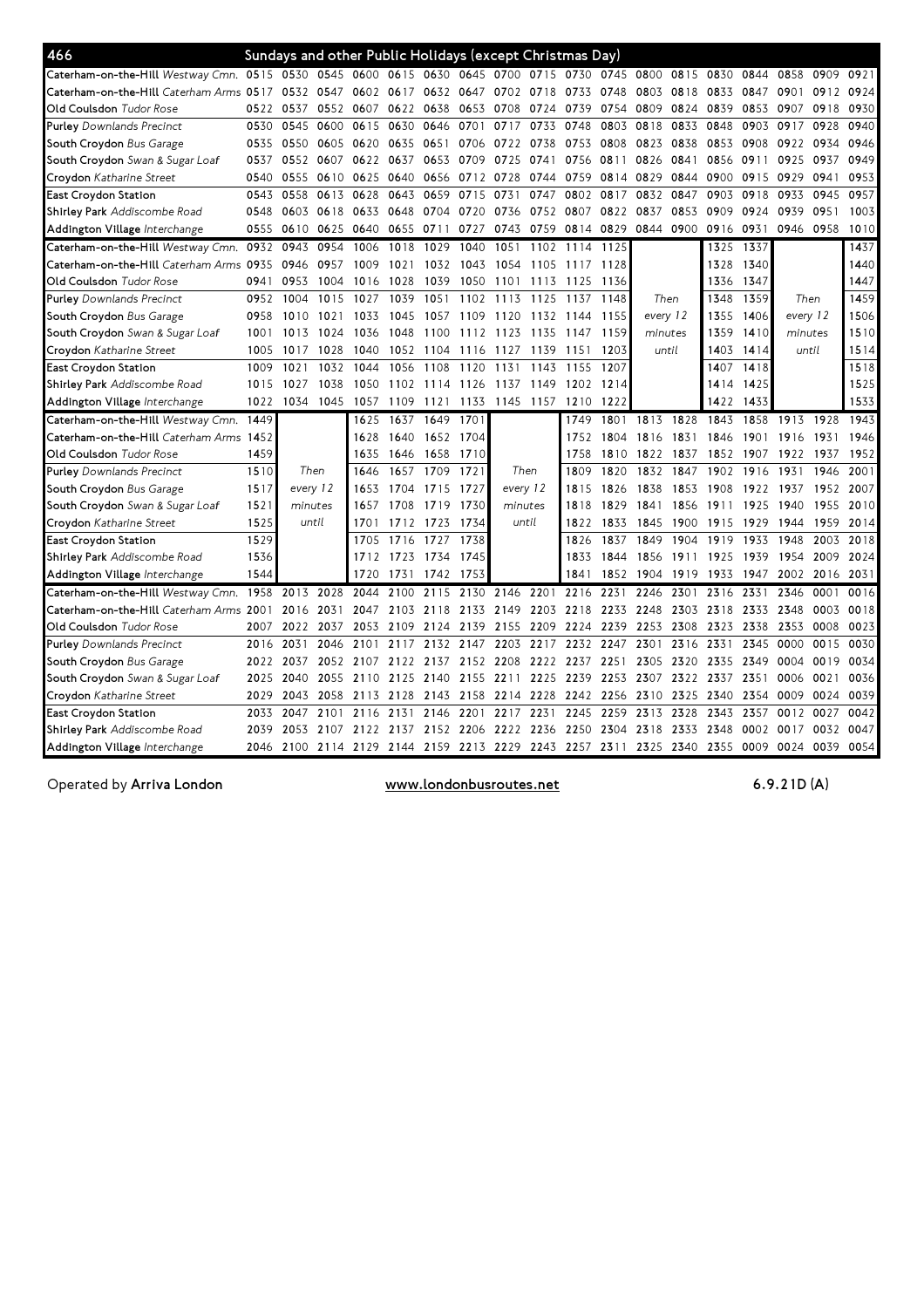## 466 Addington–Croydon–Caterham-on-the-Hill

| 466                                                                                                                         |        |              | <b>Mondays to Fridays</b>                    |              |              |              |              |              |              |              |                          |        |                                                                                           |              |              |              |       |              |
|-----------------------------------------------------------------------------------------------------------------------------|--------|--------------|----------------------------------------------|--------------|--------------|--------------|--------------|--------------|--------------|--------------|--------------------------|--------|-------------------------------------------------------------------------------------------|--------------|--------------|--------------|-------|--------------|
| Addington Village Interchange                                                                                               |        |              | 0513 0528 0543 0555 0607 0619 0629 0638 0647 |              |              |              |              |              |              |              |                          |        | 0655 0702 0708 0715 0723 0730                                                             |              |              |              |       | 0826         |
| Shirley Park Addiscombe Road                                                                                                | 0521   | 0536         | 0552 0604                                    |              | 0616         | 0629         | 0639         | 0648         | 0657         | 0705         | 0712 0718                |        | 0726                                                                                      | 0734         | 0742         |              |       | 0838         |
| <b>East Croydon Station</b>                                                                                                 | 0527   | 0542         | 0559                                         | 0611         | 0623         | 0636         | 0647         | 0656         | 0706         | 0714         | 0722                     | 0729   | 0737                                                                                      | 0745         | 0753         | Then         |       | 0849         |
| <del>Croydon High Street Flyover</del>                                                                                      | 0530   | 0545         | 0602                                         | 0614         | 0627         | 0640         | 0651         | 0700         | 0710         | 0719         | 0727                     | 0734   | 0742                                                                                      | 0750         | 0758         | every 8      |       | 0854         |
| South Croydon Swan & Sugar Loaf                                                                                             | 0533   | 0548         | 0605                                         | 0617         | 0630         | 0643         | 0654         | 0703         | 0713         | 0722         | 0730                     | 0738   | 0746                                                                                      | 0754         | 0802         | minutes      |       | 0858         |
| South Croydon Bus Garage                                                                                                    | 0535   | 0550         | 0607                                         | 0619         | 0633         | 0646         | 0657         | 0706         | 0716         | 0725         | 0734                     | 0742   | 0750                                                                                      | 0758         | 0806         | until        |       | 0902         |
| <b>Purley</b> Downlands Precinct                                                                                            | 0539   | 0554         | 0611                                         | 0623         | 0638         | 0652         | 0703         | 0713         | 0723         | 0733         | 0743                     | 0751   | 0759                                                                                      | 0807         | 0815         |              |       | 0911         |
| Old Coulsdon Tudor Rose                                                                                                     | 0548   | 0603         | 0620                                         | 0633         | 0648         | 0703         | 0715         | 0726         | 0737         | 0747         | 0757                     | 0805   | 0813                                                                                      | 0821         | 0829         |              |       | 0925         |
| Caterham-on-the-Hill Westway Cmn.                                                                                           | 0554   | 0609         | 0626                                         | 0640         | 0655         |              | 0710 0723    | 0734         | 0745 0755    |              | 0805                     | 0813   | 0821                                                                                      | 0829         | 0837         |              |       | 0933         |
| Addington Village Interchange                                                                                               | 0834   | 0842         | 0850                                         | 0858         | 0906         | 0914         | 0922         | 0930         |              |              | 1250                     | 1258   |                                                                                           |              | 1338         | 1345         | 1353  | 1401         |
| Shirley Park Addiscombe Road                                                                                                | 0846   | 0854         | 0902 0910                                    |              | 0918         | 0925         | 0933         | 0940         |              |              | 1300                     | 1308   |                                                                                           |              | 1348         | 1355         | 1403  | 1411         |
| East Croydon Station                                                                                                        | 0857   | 0905         | 0913                                         | 0921         | 0928         | 0935         | 0942         | 0949         | Then         |              | 1309                     | 1317   | Then                                                                                      |              | 1357         | 1404         | 1412  | 1420         |
| Croydon High Street Flyover                                                                                                 | 9902   | 0910         | 0918                                         | 0926         | 0933         | 0940         | 0947         | 0954         | every 8      |              | 1314                     | 1322   | every 8                                                                                   |              | 1402         | 1409         | 1417  | 1425         |
| South Croydon Swan & Sugar Loaf                                                                                             | 0906   |              | 0914 0922 0930                               |              | 0937         | 0944         | 0951         | 0958         | minutes      |              | 1318                     | 1326   | minutes                                                                                   |              | 1406         | 1413         | 1421  | 1429         |
| South Croydon Bus Garage                                                                                                    | 0910   | 0918         | 0926                                         | 0934         | 0941         | 0948         | 0955         | 1002         | until        |              | 1322                     | 1330   | until                                                                                     |              | 1410         | 1417         | 1425  | 1433         |
| <b>Purley</b> Downlands Precinct                                                                                            | 0919   | 0927         | 0934                                         | 0941         | 0948         | 0955         | 1002         | 1009         |              |              | 1329                     | 1337   |                                                                                           |              | 1417         | 1424         | 1432  | 1441         |
| Old Coulsdon Tudor Rose                                                                                                     | 0932   | 0939         | 0946                                         | 0953         | 1000         | 1007         | 1014         | 1021         |              |              | 1341                     | 1350   |                                                                                           |              | 1430         | 1437         | 1445  | 1454         |
| Caterham-on-the-Hill Westway Cmn. 0940 0947                                                                                 |        |              | 0954                                         | 1001         | 1008         | 1015         | 1022         | 1029         |              |              | 1349                     | 1358   |                                                                                           |              | 1438         | 1445         | 1453  | 1502         |
| Addington Village Interchange                                                                                               | 1409   | 1417         | 1425                                         | 1432         | 1440         | 1448         | 1455         | 1503         | 1511         | 1518         |                          |        | 1614                                                                                      | 1621         | 1628         |              |       | 1708         |
| Shirley Park Addiscombe Road                                                                                                | 1419   | 1427         | 1435                                         | 1442         | 1450         | 1458         | 1505         | 1513         | 1521         | 1529         |                          |        | 1625                                                                                      | 1632         | 1639         |              |       | 1719         |
| East Croydon Station                                                                                                        | 1428   | 1436         | 1444                                         | 1451         | 1459         | 1507         | 1514         | 1522 1530    |              | 1538         | Then                     |        | 1634                                                                                      | 1641         | 1648         | Then         |       | 1728         |
| Croydon High Street Flyover                                                                                                 | 1433   | 1441         | 1449                                         | 1457         | 4505         | 1513         | 1520         | 1528         | 1536         | 1544         | every 8                  |        | 1640                                                                                      | $+647$       | 1654         | every 8      |       | 1734         |
| South Croydon Swan & Sugar Loaf                                                                                             | 1437   | 1445         | 1453                                         | 1501         | 1509         | 1517         | 1525         | 1533         | 1541         | 1549         | minutes                  |        | 1645                                                                                      | 1652         | 1659         | minutes      |       | 1739         |
|                                                                                                                             | 1441   | 1449         | 1457                                         | 1505         | 1513         | 1521         | 1529         | 1537         | 1545         | 1553         | until                    |        | 1649                                                                                      | 1656         | 1703         | until        |       | 1743         |
| South Croydon Bus Garage<br><b>Purley</b> Downlands Precinct                                                                | 1449   | 1457         | 1505                                         | 1513         | 1522         | 1530         | 1538         | 1546         | 1554         | 1602         |                          |        | 1658                                                                                      | 1705         | 1712         |              |       | 1752         |
|                                                                                                                             |        |              |                                              |              |              |              |              |              |              |              |                          |        |                                                                                           |              |              |              |       |              |
| Old Coulsdon Tudor Rose                                                                                                     | 1502   | 1511         | 1520                                         | 1528         | 1537         | 1545         | 1553         | 1601         | 1609         | 1617         |                          |        | 1713                                                                                      | 1720         | 1727         |              |       | 1807         |
| Caterham-on-the-Hill Westway Cmn. 1511<br>Addington Village Interchange                                                     | 1716   | 1520<br>1724 | 1529<br>1732                                 | 1537<br>1740 | 1546<br>1748 | 1554<br>1756 | 1602<br>1804 | 1610<br>1812 | 1618<br>1820 | 1626<br>1828 | 1836                     | 1844   | 1722<br>1852                                                                              | 1729<br>1900 | 1736<br>1910 | 1920         | 1930  | 1816<br>1940 |
| Shirley Park Addiscombe Road                                                                                                | 1727   | 1735         | 1742                                         | 1750         | 1758         | 1806         | 1814         | 1822 1830    |              | 1837         | 1845                     | 1853   | 1901                                                                                      | 1909         | 1918         | 1928         | 1938  | 1948         |
| East Croydon Station                                                                                                        | 1736   | 1744         | 1751                                         | 1759         | 1807         | 1815         | 1823         | 1830         | 1838         | 1845         | 1853                     | 1901   | 1909                                                                                      | 1917         | 1926         | 1936         | 1945  | 1955         |
| <del>Croydon High Street Flyover</del>                                                                                      | $+741$ | 1749         | 1756                                         | 1804         | 1812         | 1820         | 1828         | 1835         | 1843         | 1850         | 1858                     | 1906   | 1914                                                                                      | 1922         | 1931         | 1941         | 1950  | 2000         |
| South Croydon Swan & Sugar Loaf                                                                                             | 1746   | 1754         | 1801                                         | 1809         | 1817         | 1825         | 1833         | 1840         | 1847         | 1854         | 1902                     | 1910   | 1918                                                                                      | 1926         | 1935         | 1945         | 1954  | 2004         |
| South Croydon Bus Garage                                                                                                    | 1750   | 1758         | 1805                                         | 1813         | 1821         | 1829         | 1837         | 1844         | 1851         | 1858         | 1906                     | 1913   | 1921                                                                                      | 1929         | 1938         | 1948         | 1957  | 2007         |
| <b>Purley</b> Downlands Precinct                                                                                            | 1759   | 1807         | 1814                                         | 1821         | 1829         | 1837         | 1844         | 1851         | 1858         | 1905         | 1913                     | 1920   | 1928                                                                                      | 1935         | 1944         | 1954         | 2003  | 2013         |
| <b>Old Coulsdon</b> Tudor Rose                                                                                              | 1814   | 1821         | 1828                                         | 1835         |              | 1842 1850    | 1857         | 1904         | 1911         | 1918         | 1925                     | 1932   | 1939                                                                                      | 1946         | 1955         | 2005         | 2014  | 2023         |
| Caterham-on-the-Hill Westway Cmn. 1823                                                                                      |        | 1830         | 1837                                         | 1844         | 1851         | 1858         | 1905         | 1912 1919    |              | 1926         | 1933                     | 1940   | 1947                                                                                      | 1954         | 2003         | 2012         | 2021  | 2030         |
|                                                                                                                             | 1950   | 2001         | 2012                                         | 2024         | 2036         | 2048         | 2100         | 2112         | 2127         | 2142         | 2157                     | 2213   | 2228                                                                                      | 2243         | 2258         | 2313         | 2328  | 2343         |
| Addington Village Interchange<br>Shirley Park Addiscombe Road                                                               | 1958   | 2009         | 2020                                         | 2032         | 2044         | 2056         | 2108         | 2120         | 2135         | 2150         | 2205                     | 2220   | 2235                                                                                      | 2250         | 2305         |              | 2335  | 2350         |
|                                                                                                                             | 2005   | 2016         | 2027                                         | 2038         | 2050         | 2102 2114    |              |              | 2126 2141    | 2156         | 2211 2226 2241           |        |                                                                                           | 2256         | 2311         | 2320<br>2326 | 2341  | 2356         |
| <b>East Croydon Station</b><br>Croydon High Street Flyover                                                                  |        |              |                                              |              |              |              |              |              |              |              |                          |        |                                                                                           |              |              |              |       |              |
|                                                                                                                             | -2010  | -2021        | -2031                                        | -2042        | -2054        | -2106        |              |              |              |              | 2118 2130 2145 2200 2215 | -2-230 | 2245                                                                                      | 2300         |              | 2315 2330    | -2345 | 2359         |
| South Croydon Swan & Sugar Loaf                                                                                             | 2014   |              |                                              |              |              |              |              |              |              |              |                          |        | 2024 2034 2045 2057 2109 2121 2133 2148 2203 2218 2233 2248 2303 2318 2333 2348           |              |              |              |       | 00021        |
| South Croydon Bus Garage                                                                                                    | 2017   |              |                                              |              |              |              |              |              |              |              |                          |        | 2027 2037 2048 2100 2112 2124 2136 2151 2206 2221 2236 2251 2306 2321 2336 2350 0004      |              |              |              |       |              |
| <b>Purley</b> Downlands Precinct                                                                                            |        |              |                                              |              |              |              |              |              |              |              |                          |        | 2023 2033 2043 2054 2106 2118 2130 2142 2157 2211 2226 2241 2256 2310 2325 2340 2354 0008 |              |              |              |       |              |
| Old Coulsdon Tudor Rose                                                                                                     |        |              |                                              |              |              |              |              |              |              |              |                          |        | 2033 2043 2053 2104 2116 2128 2140 2152 2207 2221 2235 2250 2305 2319 2334 2348 0002 0016 |              |              |              |       |              |
| Caterham-on-the-Hill Westway Cmn. 2040 2050 2100 2111 2123 2135 2147 2159 2214 2228 2241 2256 2311 2325 2340 2354 0008 0022 |        |              |                                              |              |              |              |              |              |              |              |                          |        |                                                                                           |              |              |              |       |              |
| Addington Village Interchange                                                                                               |        | 2358 0015    |                                              |              |              |              |              |              |              |              |                          |        |                                                                                           |              |              |              |       |              |
| Shirley Park Addiscombe Road                                                                                                |        | 0005 0022    |                                              |              |              |              |              |              |              |              |                          |        |                                                                                           |              |              |              |       |              |
| East Croydon Station                                                                                                        |        | 0010 0027    |                                              |              |              |              |              |              |              |              |                          |        |                                                                                           |              |              |              |       |              |
| Croydon High Street Flyover                                                                                                 |        | 0013 0030    |                                              |              |              |              |              |              |              |              |                          |        |                                                                                           |              |              |              |       |              |
| South Croydon Swan & Sugar Loaf                                                                                             |        | 0016 0033    |                                              |              |              |              |              |              |              |              |                          |        |                                                                                           |              |              |              |       |              |
|                                                                                                                             |        |              |                                              |              |              |              |              |              |              |              |                          |        |                                                                                           |              |              |              |       |              |
| South Croydon Bus Garage                                                                                                    |        | 0018 0035    |                                              |              |              |              |              |              |              |              |                          |        |                                                                                           |              |              |              |       |              |
| <b>Purley</b> Downlands Precinct                                                                                            |        | 0022 0039    |                                              |              |              |              |              |              |              |              |                          |        |                                                                                           |              |              |              |       |              |
| <b>Old Coulsdon</b> Tudor Rose<br>Caterham-on-the-Hill Westway Cmn. 0036 0053                                               |        | 0030 0047    |                                              |              |              |              |              |              |              |              |                          |        |                                                                                           |              |              |              |       |              |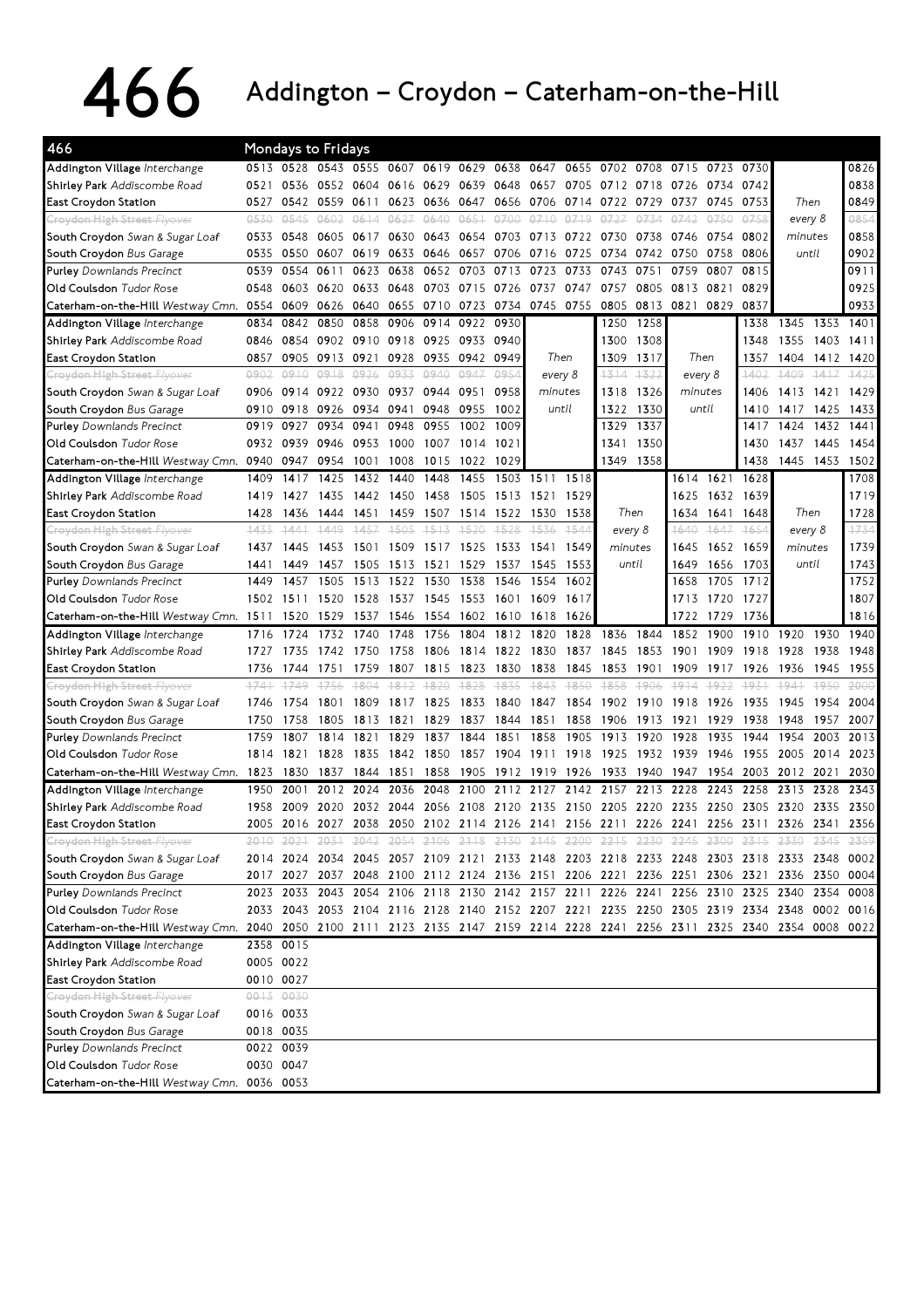| 466                                    |        |        |           | Saturdays (also Good Friday)  |      |                |           |           |                |           |      |                |           |           |           |        |           |           |
|----------------------------------------|--------|--------|-----------|-------------------------------|------|----------------|-----------|-----------|----------------|-----------|------|----------------|-----------|-----------|-----------|--------|-----------|-----------|
| Addington Village Interchange          | 0513   | 0528   | 0543 0558 |                               |      | 0612 0624 0636 |           | 0648      | 0700           | 0712 0722 |      |                |           | 0812      | 0820      | 0828   | 0836      | 0844      |
| Shirley Park Addiscombe Road           | 0521   |        |           | 0536 0551 0606 0621 0633 0645 |      |                |           |           | 0657 0709 0721 |           | 0731 |                |           | 0821      | 0829 0837 |        |           | 0845 0853 |
| East Croydon Station                   | 0527   | 0542   | 0557      | 0612                          | 0627 | 0639           | 0651      | 0703      | 0715           | 0728      | 0738 | Then           |           | 0828      | 0836      | 0844   | 0852      | 0900      |
| <del>Croydon High Street Flyover</del> | 0530   | 0.545  | 0600      | 0615                          | 0630 | 0642           | 0655      | 0707      | 0719           | 0732      | 0742 | every 10       |           | 0832      | 0840      | 0848   | 0856      | 0904      |
| South Croydon Swan & Sugar Loaf        | 0532   | 0547   | 0602 0618 |                               | 0633 | 0645 0658      |           | 0710 0722 |                | 0735      | 0745 | minutes        |           | 0835      | 0843      | 0851   | 0859      | 0907      |
| South Croydon Bus Garage               | 0534   | 0549   | 0604      | 0620                          | 0635 | 0647           | 0700      | 0712      | 0724           | 0737      | 0748 | until          |           | 0838      | 0846      | 0854   | 0902      | 0910      |
| <b>Purley</b> Downlands Precinct       | 0538   | 0553   | 0608      | 0624                          | 0639 | 0652           | 0705      | 0717      | 0729           | 0742      | 0753 |                |           | 0843      | 0851      | 0859   | 0908      | 0916      |
| Old Coulsdon Tudor Rose                | 0546   | 0601   | 0617      | 0633                          | 0648 | 0701           | 0714      | 0726      | 0739           | 0752      | 0803 |                |           | 0853      | 0901      | 0909   | 0918      | 0927      |
| Caterham-on-the-Hill Westway Cmn.      | 0552   | 0607   | 0623      | 0639                          | 0654 | 0707           | 0720      | 0733      | 0746           | 0759      | 0810 |                |           | 0900      | 0908      | 0916   | 0925      | 0934      |
| Addington Village Interchange          | 0852   | 0900   | 0908      | 0915                          | 0923 | 0931           | 0939      | 0947      | 0955           | 1003      | 1010 | 1018           | 1026      | 1033      | 1040      | 1047   | 1055      | 1103      |
| Shirley Park Addiscombe Road           | 0901   | 0909   | 0917      | 0925                          | 0933 | 0941           | 0949      | 0957      | 1005           | 1013      | 1020 | 1028           | 1036      | 1043      | 1050      | 1057   | 1105      | 1113      |
| East Croydon Station                   | 0908   | 0917   | 0925      | 0933                          | 0941 | 0949           | 0957      | 1005      | 1013           | 1021      | 1028 | 1036           | 1044      | 1051      | 1058      | 1106   | 1114      | 1122      |
| Croydon High Street Flyover            | 0912   | 0921   | 0929      | 0937                          | 0945 | 0953           | $+001$    | 1009      | $+0.17$        | 4025      | 1032 | 1040           | 1048      | 4056      | $+103$    | 1111   | $+119$    | $+127$    |
| South Croydon Swan & Sugar Loaf        | 0915   | 0924   |           | 0932 0940                     | 0948 | 0956           | 1004      | 1012      | 1020           | 1028      | 1036 | 1044           | 1052      | 1100      | 1107      | 1115   | 1123      | 1131      |
| South Croydon Bus Garage               | 0918   | 0927   | 0935      | 0943                          | 0951 | 0959           | 1007      | 1015      | 1023           | 1031      | 1039 | 1047           | 1055      | 1103      | 1111      | 1119   | 1127      | 1135      |
| <b>Purley</b> Downlands Precinct       | 0924   | 0933   | 0941      | 0949                          | 0957 | 1005           | 1013      | 1021      | 1029           | 1037      | 1045 | 1053           | 1102      | 1110      | 1118      | 1126   | 1134      | 1142      |
| <b>Old Coulsdon</b> Tudor Rose         | 0935   | 0944   | 0952      | 1000                          | 1008 | 1016           | 1024      | 1032 1040 |                | 1048      | 1056 | 1105           | 1114      | 1122      | 1130      | 1138   | 1146      | 1154      |
| Caterham-on-the-Hill Westway Cmn. 0942 |        | 0951   | 0959      | 1007                          | 1015 | 1023           | 1031      | 1040      | 1048 1056      |           | 1104 | 1113           | 1122 1130 |           | 1138      | 1146   | 1154      | 1202      |
| Addington Village Interchange          | 1111   | 1118   | 1125      |                               |      | 1253           | 1301      | 1309      |                |           | 1349 | 1358           |           |           | 1622      | 1630   |           | 1718      |
| Shirley Park Addiscombe Road           | 1121   | 1128   | 1135      |                               |      |                | 1303 1311 | 1319      |                |           | 1359 | 1408           |           |           | 1632      | 1639   |           | 1727      |
| <b>East Croydon Station</b>            | 1130   | 1137   | 1144      | Then<br>every 8               |      | 1312           | 1320      | 1328      | Then<br>1408   |           |      | 1416           | Then      |           | 1640      | 1647   | Then      | 1735      |
| Croydon High Street Flyover            | $+135$ | $+142$ | 1149      |                               |      | 1317           | 1325      | 1333      | every 8        |           | 1413 | $+421$         | every 8   |           | 1645      | $+652$ | every     | 1740      |
| South Croydon Swan & Sugar Loaf        | 1139   | 1146   | 1153      | minutes                       |      | 1321           | 1329      | 1337      | minutes        |           | 1417 | 1425           | minutes   |           | 1649      | 1656   | 8         | 1744      |
| South Croydon Bus Garage               | 1143   | 1150   | 1157      | until                         |      | 1325           | 1333      | 1341      | until          |           | 1421 | 1429           | until     |           | 1653      | 1700   | mins.     | 1748      |
| Purley Downlands Precinct              | 1150   | 1158   | 1205      |                               |      | 1333           | 1341      | 1348      |                |           | 1428 | 1436           |           |           | 1700      | 1707   | until     | 1755      |
| Old Coulsdon Tudor Rose                | 1202   | 1210   | 1217      |                               |      | 1345           | 1353      | 1400      |                |           | 1440 | 1448           |           |           | 1712      | 1719   |           | 1807      |
| Caterham-on-the-Hill Westway Cmn.      | 1210   | 1218   | 1226      |                               |      | 1354           | 1401      | 1408      |                |           | 1448 | 1456           |           |           | 1720      | 1727   |           | 1815      |
| Addington Village Interchange          | 1726   | 1734   | 1742      | 1751                          | 1759 | 1808           | 1818      | 1828      | 1838           | 1848      | 1900 | 1912           | 1924      | 1936      | 1948      | 2000   | 2012 2027 |           |
| Shirley Park Addiscombe Road           | 1735   | 1743   | 1751      | 1800                          | 1808 | 1817           | 1827      | 1837      | 1847           | 1857      | 1909 | 1921           | 1933      | 1945      | 1957      | 2008   | 2020      | 2035      |
| East Croydon Station                   | 1743   | 1751   | 1759      | 1808                          | 1816 | 1825           | 1835      | 1845      | 1855           | 1905      | 1917 | 1928           | 1940      | 1952      | 2004      | 2015   | 2027      | 2041      |
| <del>Croydon High Street Flyover</del> | 1748   | 1756   | 1804      | 1813                          | 1821 | 1830           | 1840      | 1850      | 1900           | 1910      | 1021 | 1932           | 1944      | 1956      | 2008      | 2019   | 2031      | 2045      |
| South Croydon Swan & Sugar Loaf        | 1752   | 1800   | 1808      | 1817                          | 1825 | 1834           | 1844      | 1854      | 1904           | 1914      | 1925 | 1936           | 1948      | 2000      | 2012      | 2023   | 2035      | 2049      |
| South Croydon Bus Garage               | 1756   | 1804   | 1812      | 1820                          | 1828 | 1837           | 1847      | 1857      | 1907           | 1917      | 1928 | 1939           | 1951      | 2003      | 2015      | 2026   | 2038      | 2052      |
| <b>Purley</b> Downlands Precinct       | 1802   | 1810   | 1818      | 1826                          | 1834 | 1843           | 1853      | 1903      | 1913           | 1923      | 1934 | 1945           | 1957      | 2009      | 2021      | 2032   | 2044      | 2058      |
| Old Coulsdon Tudor Rose                | 1814   | 1822   | 1830      | 1838                          | 1846 | 1855           | 1905      | 1914 1924 |                | 1934      | 1945 | 1956 2008      |           | 2020      | 2031      | 2042   | 2054      | 2108      |
| Caterham-on-the-Hill Westway Cmn.      | 1822   | 1830   | 1838      | 1846                          | 1854 | 1903           | 1913      | 1922      | 1932           | 1942      | 1953 | 2004           | 2016      | 2028      | 2039      | 2050   | 2101      | 2115      |
| Addington Village Interchange          | 2042   | 2057   | 2112      | 2127                          | 2142 | 2157           | 2213      | 2228      | 2243           | 2258      | 2313 | 2328           | 2343      | 2358      | 0015      |        |           |           |
| Shirley Park Addiscombe Road           | 2050   | 2105   | 2120      | 2135                          |      | 2150 2204 2220 |           |           | 2235 2250      | 2305      |      | 2320 2335 2350 |           | 0005 0022 |           |        |           |           |
| East Croydon Station                   | 2056   | 2111   | 2126      | 2141                          | 2156 | 2210           | 2226      | 2241      | 2256           | 2311      | 2326 | 2341           | 2356      | 0010      | 0027      |        |           |           |
| Croydon High Street Flyover            | 2100   | 2115   | 2130      | 2145                          | 2200 | 2214           | 2230      | 2245      | 2300           | 2315      | 2330 | 2345           | 2359      | 0013      | 0030      |        |           |           |
| South Croydon Swan & Sugar Loaf        | 2104   | 2119   | 2134 2149 |                               | 2203 | 2217           | 2233      | 2248      | 2303           | 2318      | 2333 | 2348           | 0002      | 0016      | 0033      |        |           |           |
| South Croydon Bus Garage               | 2107   | 2122   | 2137      | 2152                          | 2206 | 2220           | 2236      | 2251      | 2306           | 2321      | 2336 | 2350           | 0004      | 0018      | 0035      |        |           |           |
| <b>Purley</b> Downlands Precinct       | 2113   | 2128   | 2142      | 2157                          | 2211 | 2225           | 2241      | 2256      | 2310           | 2325      | 2340 | 2354           | 0008      | 0022      | 0039      |        |           |           |
| Old Coulsdon Tudor Rose                | 2123   | 2138   | 2152 2207 |                               | 2221 | 2235           | 2250      | 2305      | 2319           | 2334      | 2348 | 0002           | 0016      | 0030      | 0047      |        |           |           |
| Caterham-on-the-Hill Westway Cmn. 2130 |        | 2145   | 2159 2213 |                               | 2227 | 2241           | 2256      | 2311      | 2325           | 2340      | 2354 | 0008           | 0022      | 0036      | 0053      |        |           |           |